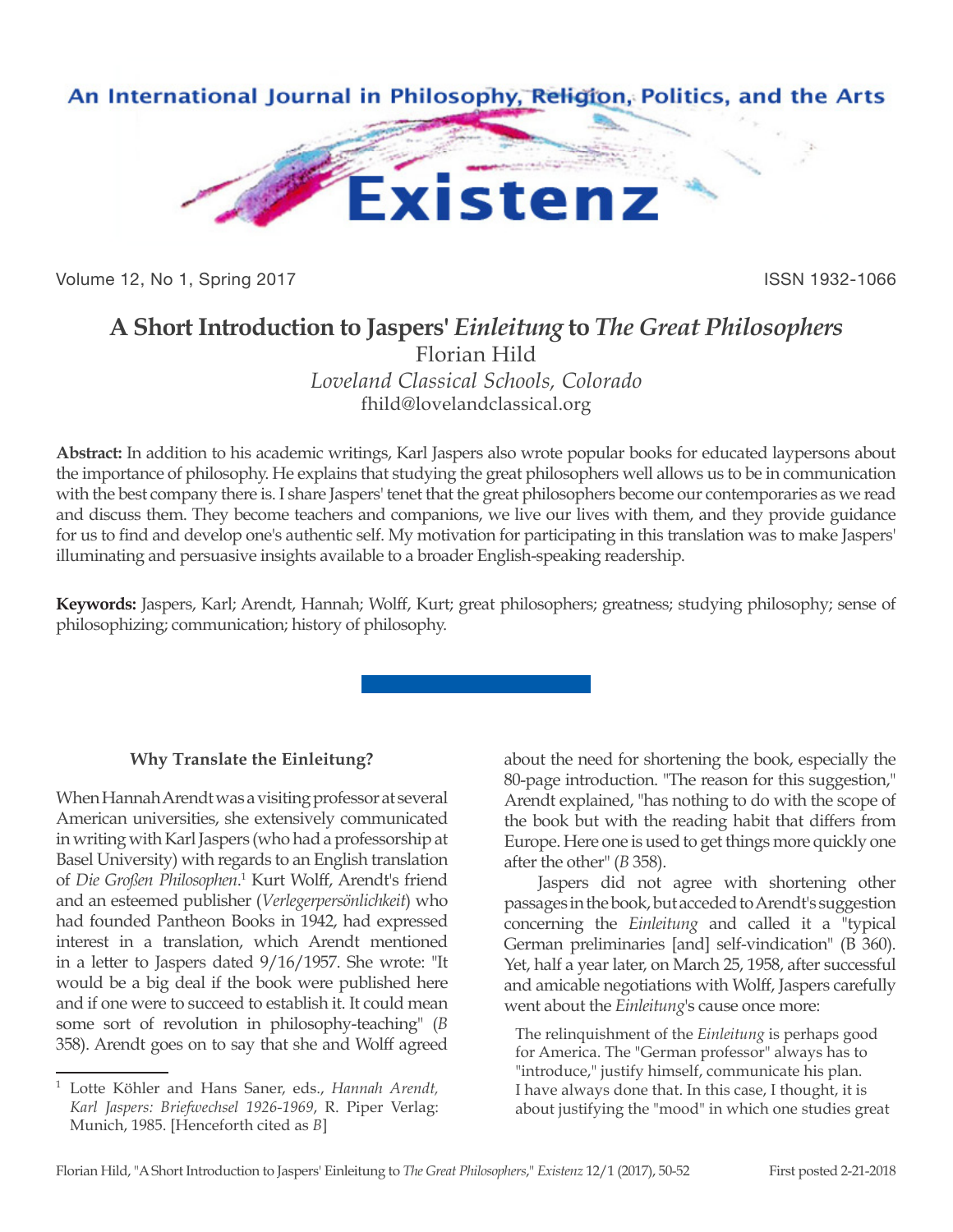philosophers, about warding off counter sentiments against my project, about reinforcing deep respect for maximizing efforts concerning integrity and realism. Therefore the exclusion appears somewhat odd to me: as if the concatenation and as if the ground were taken away. But I do not object to you. Let the *Einleitung* be dropped. My only question is: could it not be simultaneously published in a different form? It is a unified whole in itself, isn't it? If it can't be done, I will find solace as well. The reader in America, upon reading my expositions, may perhaps by himself arrive at what is written in the *Einleitung*. [*B* 383-4]

In offering a translation now, it is my sole objective to fulfill Jaspers' request to see his *Einleitung* published and thereby to give it back its ground and concatenation, the glue that holds it all together. It is indeed a unified whole in itself and it expresses eloquently the purpose of studying great philosophy and likewise the mood in which to undertake its study. In my view, Jaspers' *Einleitung* serves as a call to get to know oneself by getting to know those who have achieved selfknowledge and greatness before us. The conversation with the great philosophers has the potential to elevate one to their level. In this sense, Jaspers acts as a mentor for someone who begins this timeless conversation.

## **A Few Introductory Remarks**

This book aims at furthering the happiness that resides in the contemplation of great human beings and when tracing their thoughts.

Karl Jaspers, Die grossen Philosophen<sup>2</sup>

My introductory remarks are more personal than scholarly. Jaspers repeatedly stresses that the purpose of studying philosophy is to find out who we are and become the best we can be. The guides for this dialectic path are those who have walked it before—in their own way, in their own time, and at their own place. They light the way for us.

*The Great Philosophers* was Jaspers' attempt to point us to the many different, exciting, inspiring, and meaningful paths that lead us to truth, to fulfilling our potential, to being *Existenz*: responsible, serious, and good human beings. Whether we follow Aristotle or Kant, Jesus or Spinoza, Socrates or Buddha—or Jaspers—is ultimately of secondary relevance; yet that we follow great examples is of primary importance, for "Man has history where greatness from the past speaks to him. Connectedness to divine depth, moral resolve, substance in viewing the world, clarity of knowledge all have their origin in great individuals" (*E* 14).

Greatness is thus a critical concept for Jaspers and he spent a lot of ink to "justify himself" in the *Einleitung*  and to explain what makes an individual great and why we must begin our studies at the feet of those greater than ourselves. Much of his *Einleitung* defines and justifies his use of greatness as a valid category. In my attempts to translate yet another variation on the theme of justifying greatness it seemed to me as if Jaspers kept defending his project more than was necessary, but Jaspers wrote at a time when parts of Europe were leery of great men. Post-war Germany needed to reposition itself: The megalomania of the Third Reich made words such as "great" and "authority," rather suspect. Jaspers' call to subject oneself to great individuals seemed to require a lengthy defense.

In my opinion not much has changed in the sixty years since the publication of *Die Grossen Philosophen* concerning our willingness to follow great authorities on the way to one's true nature. Perhaps Jaspers' repeated justifications for learning from the past, especially from the great thinkers of the past, are not too exaggerated, and I have come to believe that they are still apropos today. We still have to learn to love philosophical greatness in ways that neither idolize nor disdainfully disrespect it. The greatness of the past illuminates the present.

What is greatness? is thus the first question Jaspers addresses in his *Einleitung*, and he calls it an "apparent secret." Greatness is revealed in history in obvious ways: The greatness of individuals such as Socrates and Jesus can hardly be disputed. They speak to us from the past, as they have spoken to millions, even billions, of our ancestors. Human greatness, according to Jaspers, is revealed quite simply by history's judgment: a traditional perspective, trusting the choice of the many. And yet, a an enigmatic dimension remains since greatness cannot be objectively quantified and each individual must make choices regarding what is to be considered as being great.

Jaspers calls on academic and non-academic readers to find the company of the great philosophers by listening to and learning from them in a loving disposition:

We would like to enter the world of the great and acquire a right of domicile as listeners, learners, and

<sup>2</sup> Karl Jaspers, "Introduction to The Great Philosophers," transl. Ruth Burch, Florian Hild, and Helmut Wautischer, *Existenz* 12/1 (Spring 2017), 13-49, here p. 45. [Henceforth cited as *E*]